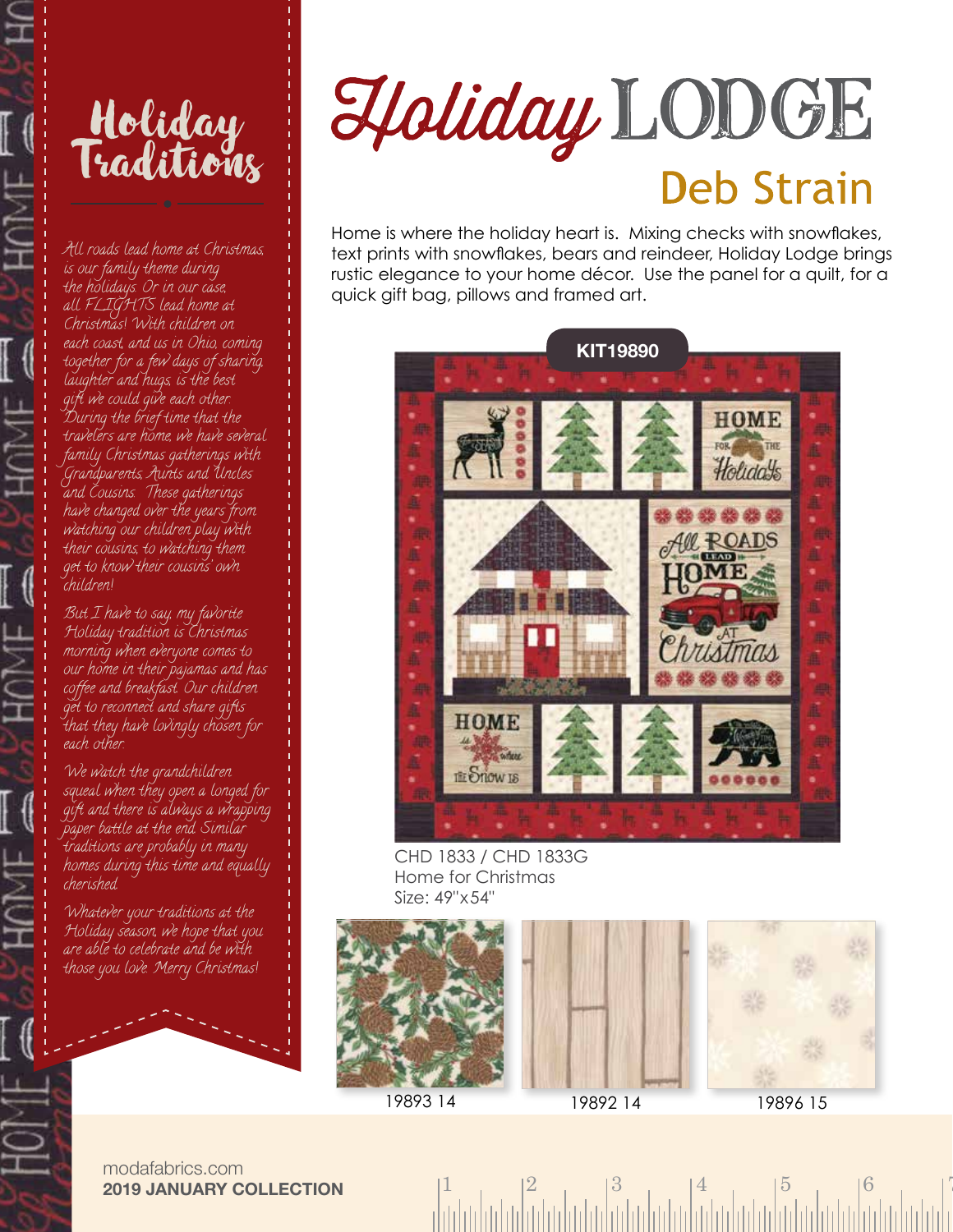

 $7 \t| 8 \t| 9 \t| 10 \t| 11 \t| 12$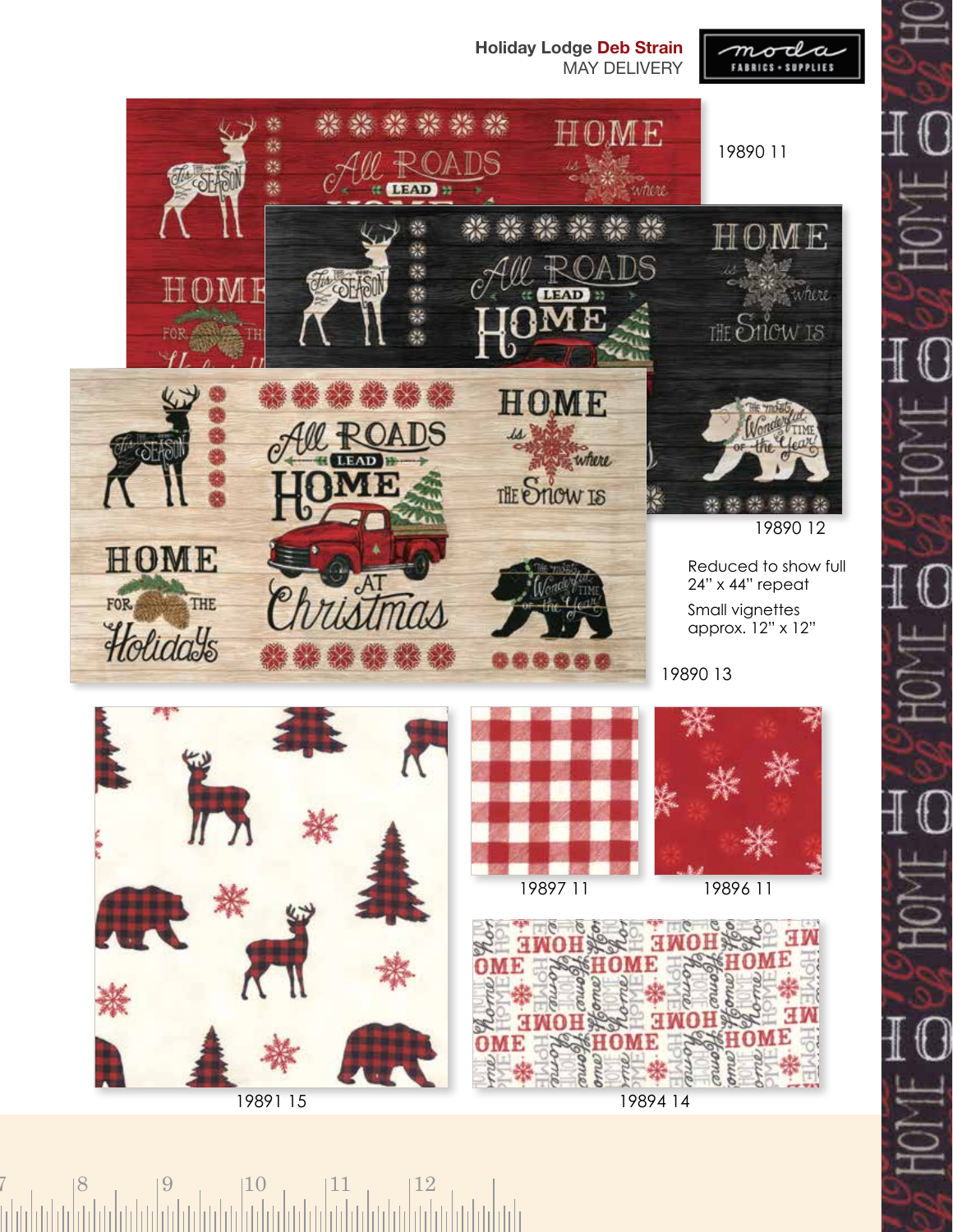

HOM

HOH

 $\overline{0}$ 

I O

## Coach House Designs Patterns



19892 12



19893 13 19891 13

19895 12

CHD 1836 / CHD 1836G All Roads Lead Home Banners all banners included in 1 pattern.





 $\begin{array}{c|c|c|c|c|c} & 2 & 3 & 4 \ \hline \end{array}$ 



All Roads 31"x 31" Lead Home 31"x 31" At Christmas 44"x62"

modafabrics.com **2019 JANUARY COLLECTION**